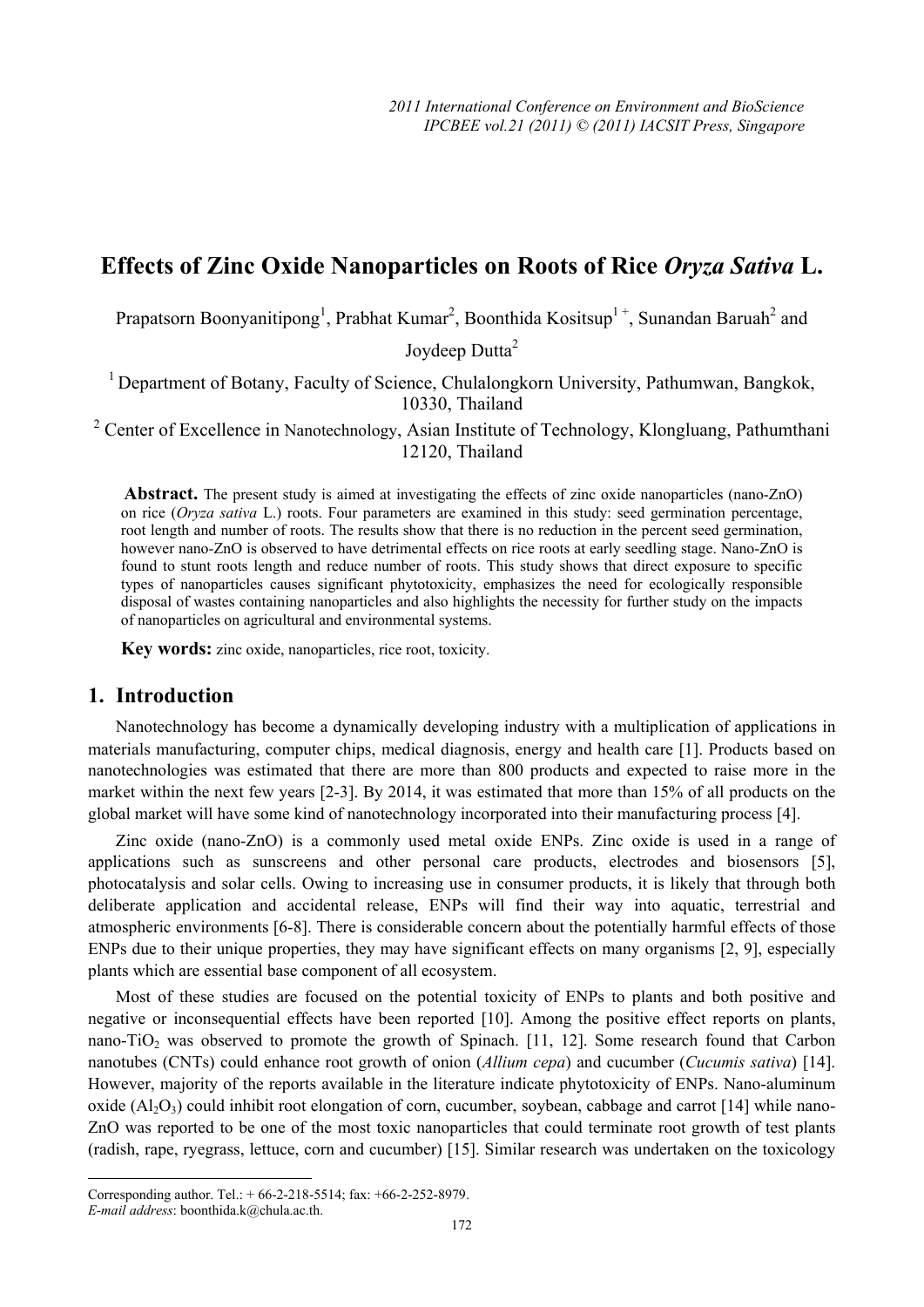of nanoparticles on *Arabidopsis thaliana*, with the results showing that nano-ZnO at 400 mgL-1 could inhibit germination [16]. Evidences that ENPs penetrate into plant cell were also reported, with or without showing adverse effects [17-19].

Overall, the current phytotoxicity profile of nanoparticles is highly speculative and preliminary, the effects of their unique characteristics are poorly understood and more studies on toxicity are required especially on commercial food crop.

In the present study, we examined the effects of photocatalyst nanoparticles, nano-ZnO, on one of the most important food plants (Rice, *Oryza sativa* L.). This study provides new information on nanotoxicology, as we examined root development (including number of roots) in addition to the effects on seed germination and root elongation of rice. This approach enhances our understanding of the toxicity of the ENPs on this plant species.

# **2. Experimental Section**

#### **2.1. Engineered nano-particles**

Dispersions of nanoparticles used in this study were prepared at the laboratory of the Center of Excellence in Nanotechnology, Asian Institute of Technology in Bangkok, Thailand. Zinc oxide nanoparticles (nano-ZnO) were prepared from commercial ZnO nanopowder (Sigma-Aldrich, USA) by dispersing nanoparticles in Milli-Q water through ultrasonication (300 W, 40 kHz) for 30 minutes. Particle size distribution (Table. 1) of the nanoparticles was determined through measurements carried out on Transmission Electron Microscopy (TEM) (JEOL JEM 2010, Japan, operated at 120 kV) images using Scion Image processing software (Fig. 1).

| Particle size<br>(nm) | Number of particles |
|-----------------------|---------------------|
| < 50                  | 18                  |
| $51-100$              | 26                  |
| $101 - 150$           | 8                   |
| $15 - 200$            | 5                   |
| > 200                 | 3                   |
|                       |                     |

Table. 1 Particle size distribution of nano-ZnO



Fig. 1: TEM micrographs of nano-ZnO particles after dispersed in Milli-Q water.

#### **2.2. Seed preparation**

Rice is one of the common plant species recommended by the Organization for Economic Co-operation and Development (OECD) for toxicology studies [20] due to its importance as a staple food of a large proportion of the human population.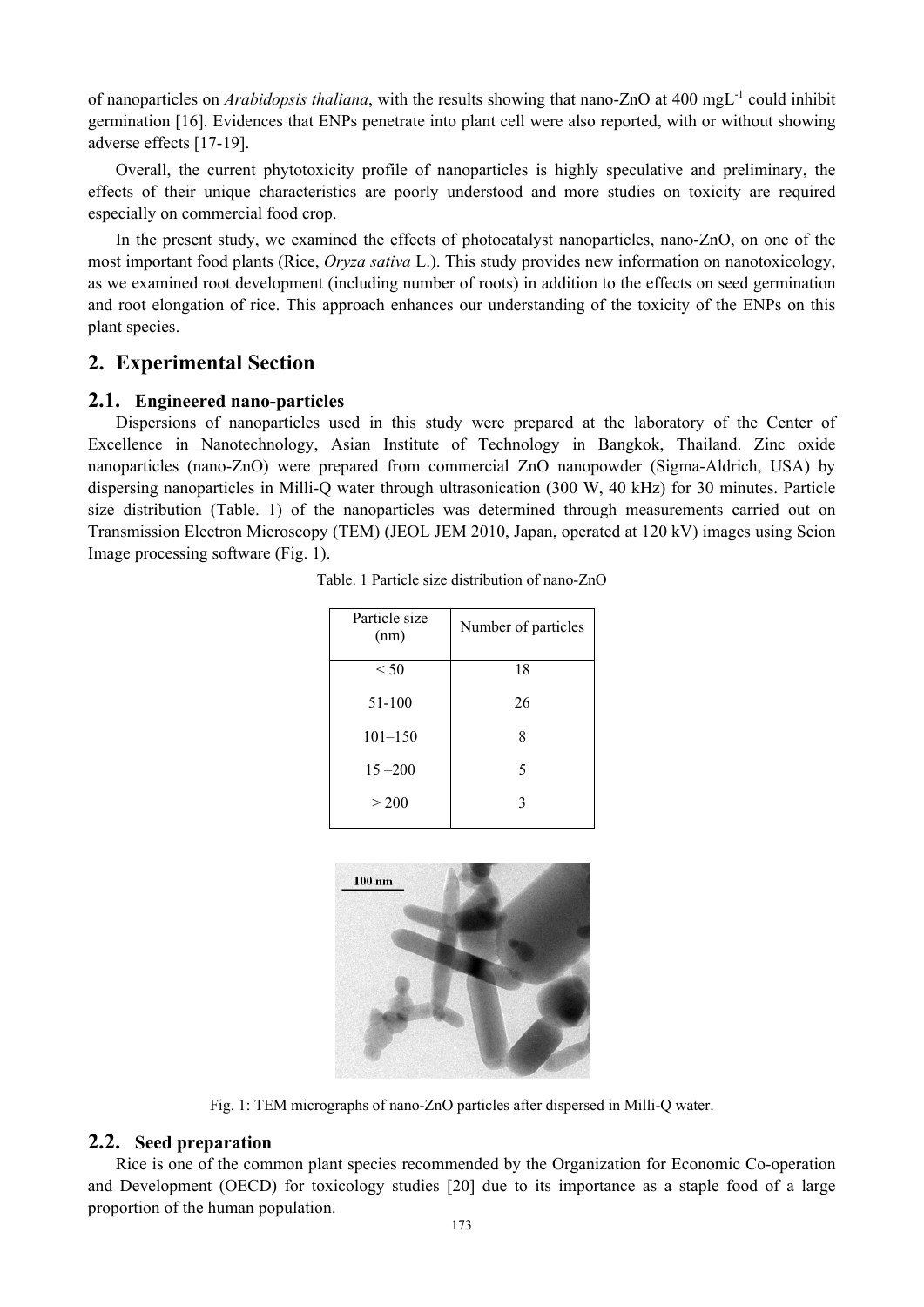Prior to their use in the experiments, Rice (*Oryza sativa* cv. *Pathum Thani*) genetic purity and germination rates were established  $(> 98\%)$ ; which are an important criterion for good phytotoxicity test and high germination rate [21]. Prior to starting the experiments, rice seeds were stored in dry conditions in the dark to avoid any potential loss of their viability.

#### **2.3. Seed germination and root development**

Rice seeds were immersed in a 2.5% sodium hypochlorite solution for 15 min for sterilization and experimental consistency following Lin and Kao [22]. After rinsing three times with Milli-Q water, they were soaked in nano-ZnO suspensions at various concentrations (100, 500 and 1000 mgL<sup>-1</sup>) and at various soaking periods (24, 48 and 72 h) in an incubator at ambient laboratory conditions (30 $\pm$ 1<sup>o</sup>C, 63% rH) in the dark, Milli-Q water was used in the soaking process for a better control of the media. A piece of filter paper (Whatman No. 42, Maidstone, England) was put into each Petri dish (90 mm × 15 mm), 4 ml of Milli-Q water or nanoparticle suspensions were added, and 20 seeds were then transferred onto each dish. Petri dishes were sealed with parafilm and placed in an incubator. Following 7 days of treatment, seed germination was recorded by counting germinated seeds that had coleoptile longer than 2 mm; and the remainder were considered non-germinated. Additionally, primary root length was measured and the numbers of roots (root length longer than 5 mm) were counted.

#### **2.4. Statistical analysis**

Each treatment was conducted with three replicates, and the results are presented as mean±SE (standard error of the mean). Germination percentage, root length and number of roots were analyzed using HOVTEST to evaluate variance homogeneity and normality. In case of non-homogeneity, data were transformed using angular transformation before further statistical analysis [23, 24]. The data was analyzed using the SPSS GLM procedure in SPSS to determine single or interaction effects of factors. Whenever a significant interaction was determined, the level of one factor was compared to each level of the other factor by all pairwise multiple comparison procedures (Turkey's test), unless mentioned otherwise. All data are presented as mean $\pm$ SE. A significance level of  $\alpha$  = 0.05 was used in all analyses.

# **3. Results and Discussion**

# **3.1. Effect of rice seed germination and root development**

Table. 2 Effect of nano-ZnO at different concentrations and soaking times on rice root length.

|     | Average root length (cm) |                    |                    |                    |                     |  |
|-----|--------------------------|--------------------|--------------------|--------------------|---------------------|--|
| Day | Milli-Q water            | $10 \text{ mg/L}$  | $100 \text{ mg/L}$ | $500 \text{ mg/L}$ | $1000 \text{ mg/L}$ |  |
|     |                          | $nano-ZnO$         | $nano-ZnO$         | $nano-ZnO$         | $nano-ZnO$          |  |
|     | 6.74 $\pm$ 0.48 abA      | $789\pm048$ aA     | $573\pm0.36$ bA    | $142\pm0.13$ cA    | $1.19\pm0.05$ cA    |  |
| 2   | 5 19 $\pm$ 0 44 abB      | $6.09 \pm 0.22$ aB | 4 39 $\pm$ 0 34 bB | $0.82\pm0.10$ cB   | $0.41 \pm 0.04$ cB  |  |
| 3   | $4.67\pm0.25$ aB         | $4.36\pm0.31$ abC  | $3.56\pm0.19$ bB   | $0.91 \pm 0.07$ cB | $0.61 \pm 0.06$ cB  |  |

\*values expressed as mean ± SE followed by the same case small letters with in row and upper case letters within column are not significantly different ( $p = 0.05$ ), Turkey's Test. Data were subjected to square root transformation before the analysis; non transformed data on mean root length are presented in the table

Table. 3 Effect of nano-ZnO at different concentrations on number of roots.

| Milli-Q water<br>$1000 \text{ mg/L}$<br>$500 \text{ mg/L}$<br>$100 \text{ mg/L}$<br>$10 \text{ mg/L}$ |  |
|-------------------------------------------------------------------------------------------------------|--|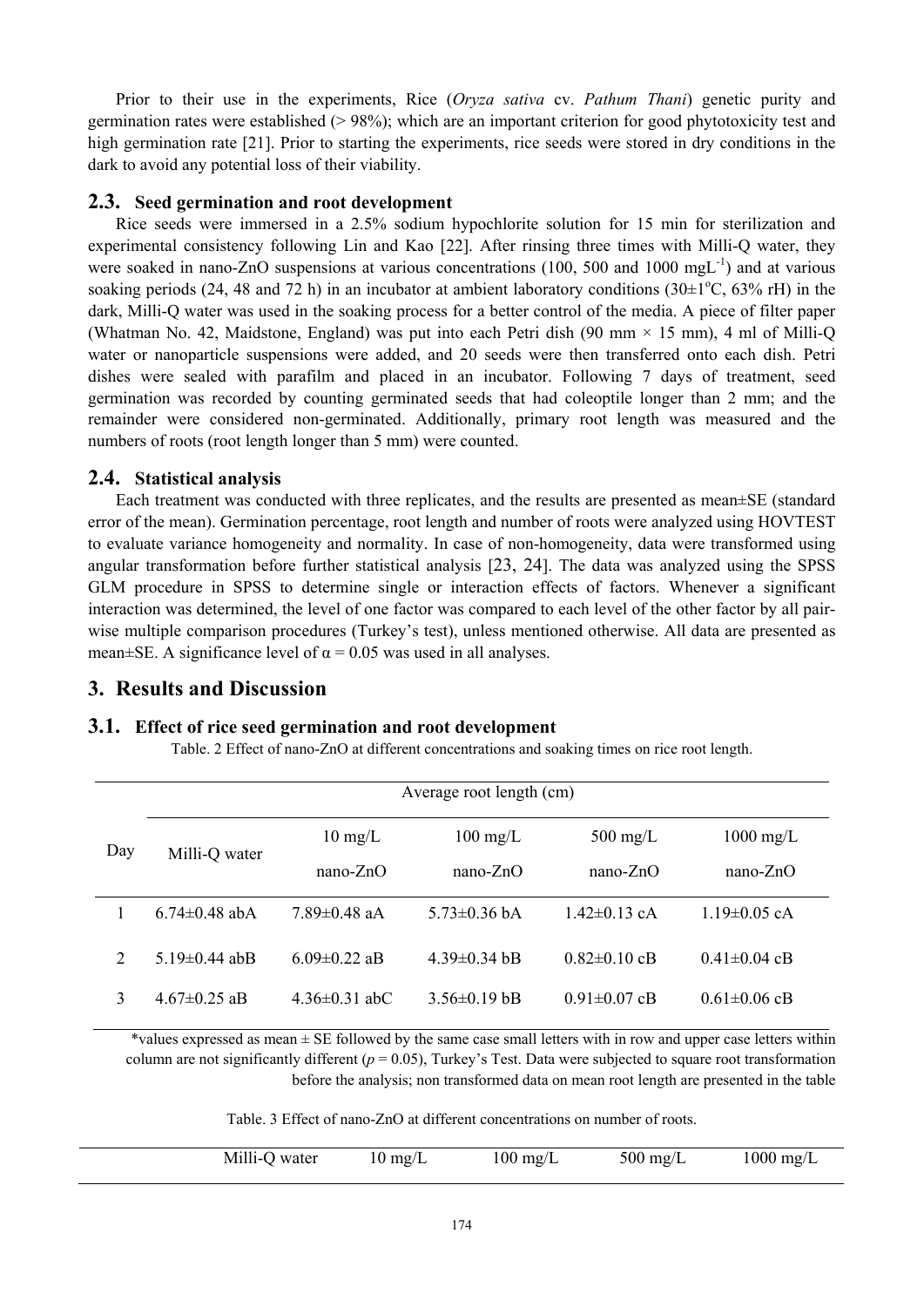|                            |                  | $nano-ZnO$       | $nano-ZnO$     | $nano-ZnO$       | $nano-ZnO$       |
|----------------------------|------------------|------------------|----------------|------------------|------------------|
| Average<br>number of roots | $4.04 \pm 0.24a$ | $4.19 \pm 0.29a$ | $2.74\pm0.22b$ | $1.48 \pm 0.15c$ | $1.15 \pm 0.09c$ |

\*values expressed as mean  $\pm$  SE followed by the same case small letters are not significantly different ( $p = 0.05$ ), Turkey's Test.

All treatments led to 100 % germination of seeds showing that nano-ZnO did not adversely affect rice seed germination. The toxicity of nano-ZnO to rice roots is apparent from root length (Table. 2) and number of roots (Table. 3); concentration is greatly involved with the toxicity, and soaking period also affects ( $df = 8$ , 134;  $F = 3.39$ ;  $p = 0.002$ ), higher concentration show reduction effect on root length started from 100 mgL<sup>-1</sup> and greatly inhibited at concentrations 500 and 1000 mgL<sup>-1</sup>, with longer soaking time inducing inhibition of root growth. For number of roots, no interaction (day  $*$  concentration) was found (df = 8, 134; F = 0.729; *p* = 0.67), but it was affected by nano-ZnO concentration similar to root length (df = 4, 134;  $F = 46.6$ ;  $p = 0.00$ ) (Figure 4). Effect by soaking time (day) has no significant ( $df = 2$ , 134;  $F = 2.08$ ;  $p = 0.129$ ).

Seed germination is the beginning of a physiological process that needs water imbibitions [25]. However, in this case, rice seed germination occurred normally but the toxic effect is more pronounced in the roots, probably due to the rice seed coat, which can act as a protector for the embryo but cannot totally guard the whole seed. This result related is similar to the report of Yang and Watts [14] who found that alumina nanoparticles (nano-Al<sub>2</sub>O<sub>3</sub>) at 2000 mgL<sup>-1</sup> could inhibit root elongation of five plant species. However, in our case, nano-ZnO was found to be more toxic than nano- $Al_2O_3$  when considering on concentration.

This evidence supporting that some engineered nanoparticles could exert physical or chemical toxicity on plant depending on their chemical composition, size, surface energy and importantly is the species of plant which resulting in different ways. Therefore, the challenge for further studies is the uptake kinetics and interaction mechanisms within cells, also the maximum amenable amount of these nanoparticles which plants can take without showing any signs of stress.

# **4. Conclusions**

From the results of this study ZnO nanoparticles showed toxicity on rice roots indicated by root length and number of roots. A complete study on the toxic effects of these nanoparticles can help significantly in terms of use and safe disposal of ENPs for the reduction of adverse effects in both environmental and agricultural systems.

# **5. Acknowledgement**

The authors acknowledge partial financial support from the National Nanotechnology Center, belonging to the National Science & Technology Development Agency (NSTDA), Ministry of Science and Technology (MOST), Thailand; the Centre of Excellence in Nanotechnology, Asian Institute of Technology; Department of Botany, Faculty of Science, Chulalongkorn University and Development and Promotion of Science and Technology talents project. The authors thank CoEN team and Mr. Edward P. Woods for discussions and encouragement.

# **6. References**

- [1] Allianz Group and the OECD. Small sizes that matter: Opportunities and risks of Nanotechnologies, can be found under http://www.oecd.org/dataoecd/32/1/44108334.pdf, 2005 [Last accessed: 26 May 2011]
- [2] A. D. Maynard, R. J. Aitken, T. Butz, V. Colvin, K. Donaldson, G. Oberdorster, M. A. Philbert, J. Ryan, A. Seaton, V. Stone, S. S. Tinkle, L. Tran, N. J. Walker, D. B. Warheit, Safe handling of nanotechnology. *Nature* 2006, **444**: 267–269.
- [3] D. Rejeski and D. Lekas. Nanotechnology field observations: scouting the new industrial west. *Journal of Cleaner Production* 2008, **16**(8-9): 1014-1017.
- [4] N. G. Dawson**.** Sweating the small stuff: Environmental risk and nanotechnology. *BioScience* 2008, **58**(8): 690-690.